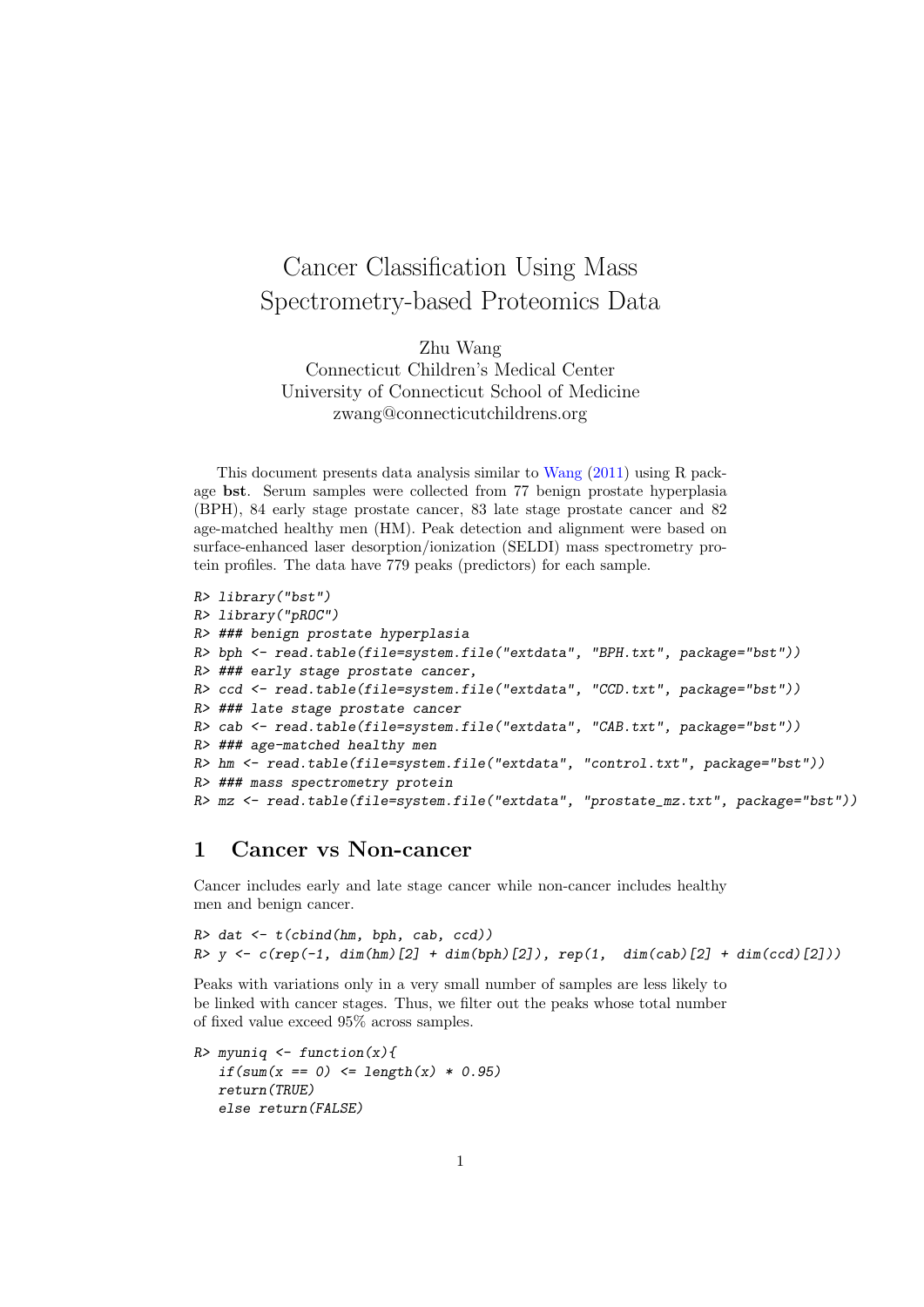```
}
R> res <- apply(dat, 2, myuniq)
R> dat <- dat[, res]
R> rownames(dat) <- NULL
R> colnames(dat) <- mz[res,1]
```
we randomly select 75% of the samples as training data and the remaining samples as the test data.

```
R> ntrain <- floor(length(y)*0.75)
R> set.seed(13)
R> q \leftarrow sample(length(y))R> y.tr <- y[q][1:ntrain]; y.te <- y[q][-(1:ntrain)]
R > X \leftarrow \text{dat}[q,]R > x.tr \leftarrow X[1:ntrain,]; x.te \leftarrow X[-(1:ntrain),]
```
Apply HingeBoost to classify cancer vs non-cancer.

```
R> dat.m1 <- bst(x=x.tr, y=y.tr, ctrl = bst_control(mstop=400), family = "hinge2")
R> pred \leq predict(dat.m1, x.te)
R> ### misclassification error
R> mean(abs(y.te-sign(pred))/2)
```

```
[1] 0.03659
```

```
R> ### area under the curve (AUC) of receiver operating characteristic (ROC)
R> auc(y.te, pred)
```
Area under the curve: 0.996

```
R> ### number of variables selected
R> length(dat.m1$xselect)
```

```
[1] 44
```
Apply twin HingeBoost to classify cancer vs non-cancer.

```
R> dat.m2 <- bst(x=x.tr, y=y.tr, family="hinge2", ctrl = bst_control(mstop=500,
twinboost=TRUE, twintype=2, coefir=coef(dat.m1), f.init=predict(dat.m1),
xselect.init = dat.m1$xselect))
R> pred <- predict(dat.m2, x.te)
R> ### misclassification error
R> mean(abs(y.te-sign(pred))/2)
[1] 0.02439
R> ### AUC with twin boosting
R> auc(y.te, pred)
Area under the curve: 0.987
R> ### number of variables selected
R> length(dat.m2$xselect)
[1] 20
```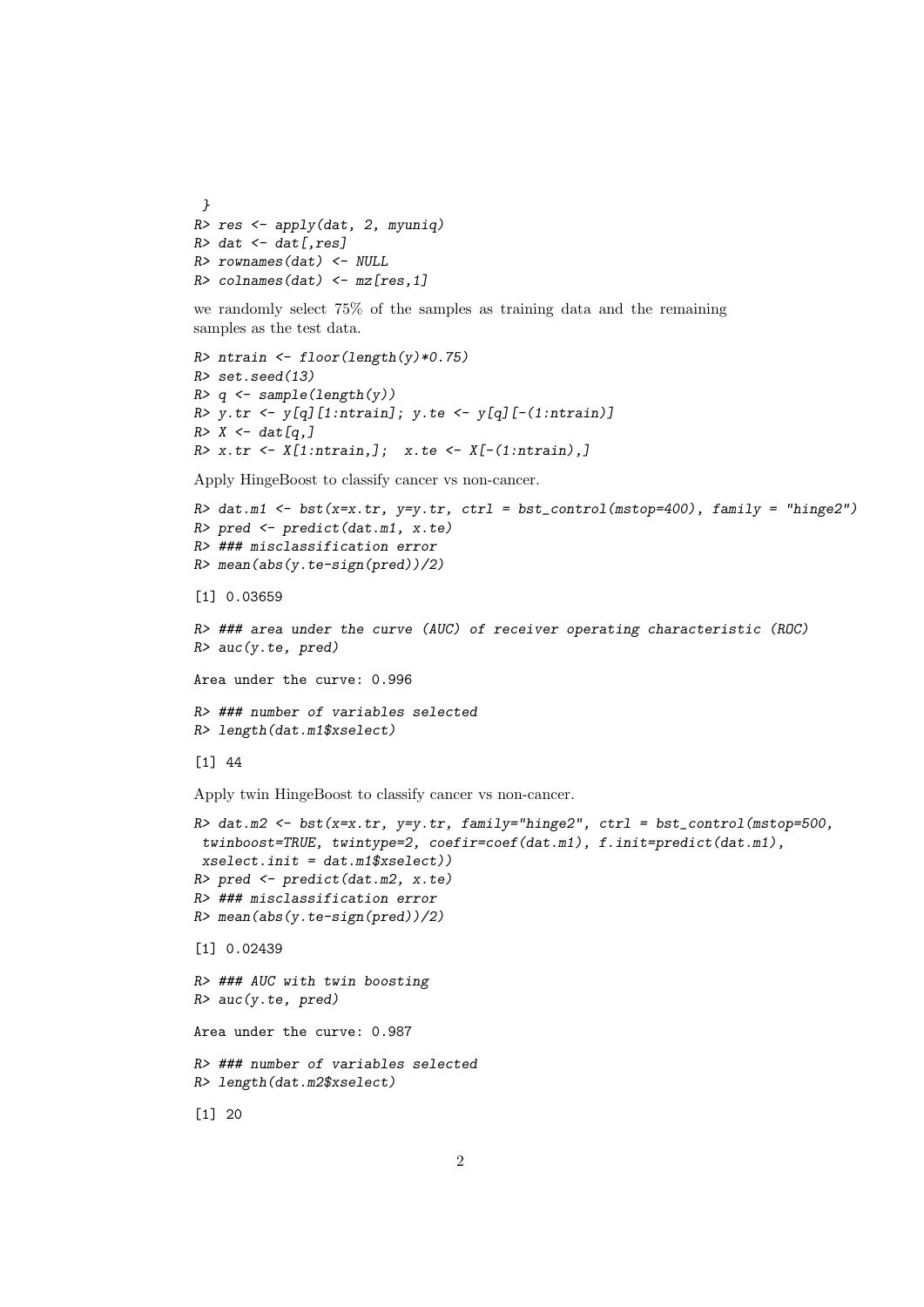#### 2 Cancer vs Healthy Men

```
R> dat \leftarrow t(cbind(cab, ccd, hm))
R> y \leftarrow c(rep(1, dim(cab)[2] + dim(ccd)[2]), rep(-1, dim(hm)[2]))R> res \leftarrow apply(dat, 2, myuniq)
R> dat <- dat[, res]
R> rownames(dat) <- NULL
R> colnames(dat) <- mz[res,1]
R> ntrain <- floor(length(y)*0.75)
R> set.seed(13)
R > q \leftarrow sample(length(y))R> y.tr <- y[q][1:ntrain]; y.te <- y[q][-(1:ntrain)]R > X \leftarrow \text{dat}[q,]R > x.tr \leftarrow X[1:ntrain,]; x-te \leftarrow X[-(1:ntrain),]
```
Apply HingeBoost to classify cancer vs healthy men.

```
R> dat.m1 <- bst(x=x.tr, y=y.tr, ctrl = bst_control(mstop=400), family = "hinge2")
R> pred \leq predict(dat.m1, x.te)
R> ### misclassification error
R> mean(abs(y.te-sign(pred))/2)
```
 $\lceil 1 \rceil$  0

 $R$ > ###  $AUC$  $R$ > auc(y.te, pred) Area under the curve: 1 R> ### number of variables selected R> length(dat.m1\$xselect)

```
[1] 50
```
Apply twin HingeBoost to classify cancer vs healthy men.

```
R> dat.m2 <- bst(x=x.tr, y=y.tr, family="hinge2", ctrl = bst_control(mstop=200,
twinboost=TRUE, twintype=2, coefir=coef(dat.m1), f.init=predict(dat.m1),
xselect.init = dat.m1$xselect))
R> pred <- predict(dat.m2, x.te)
R> ### misclassification error
R> mean(abs(y.te-sign(pred))/2)
[1] 0.01587
R> ### AUC with twin boosting
R> auc(y.te, pred)
Area under the curve: 0.997
R> ### number of variables selected
R> length(dat.m2$xselect)
[1] 14
```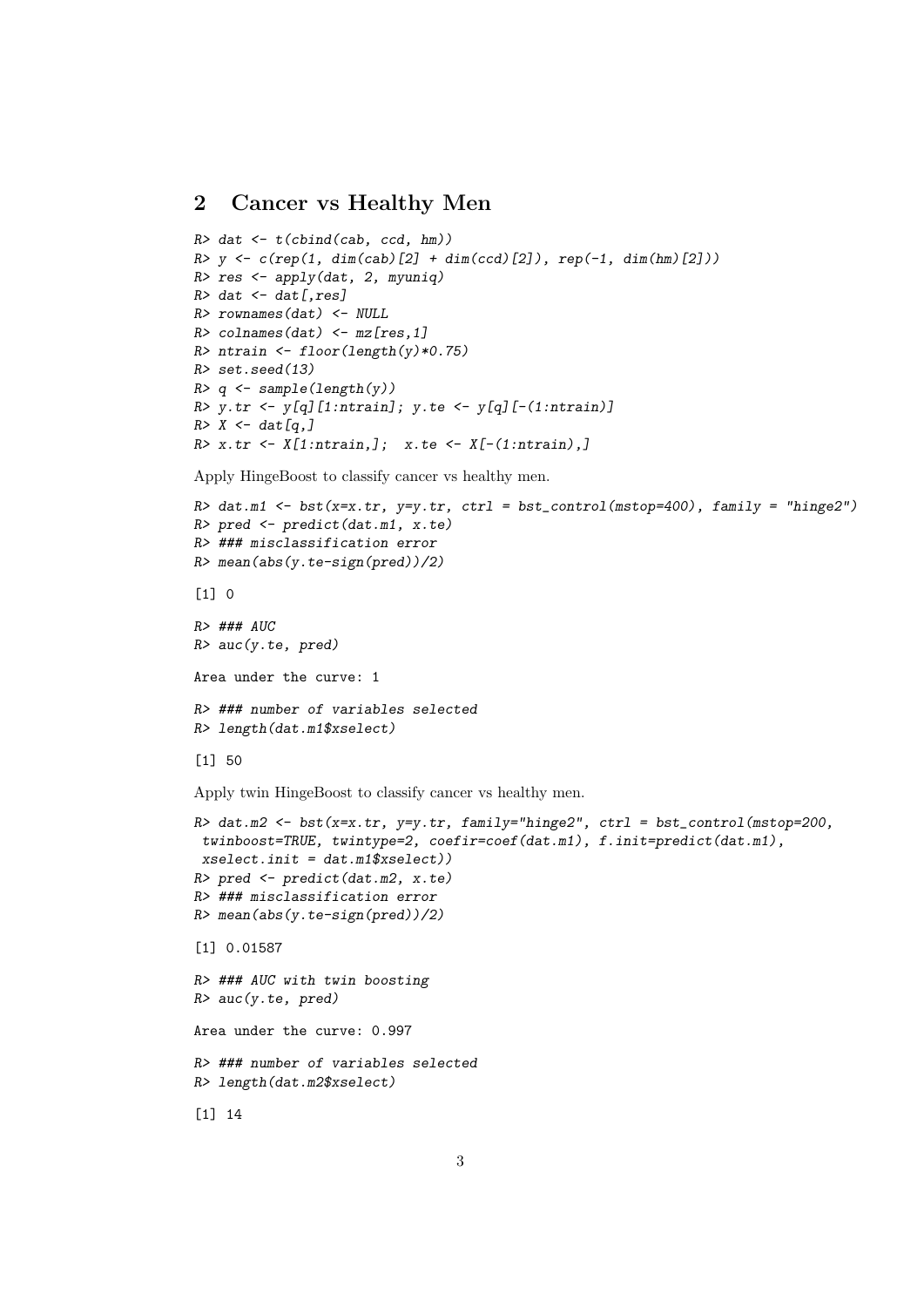#### 3 Cancer vs Benign Cancer

```
R> dat \leftarrow t(cbind(bph, cab, ccd))
R> y \leftarrow c(rep(-1, dim(bph)[2]), rep(1, dim(cab)[2] + dim(ccd)[2]))R> res <- apply(dat, 2, myuniq)
R> dat <- dat[, res]
R> rownames(dat) <- NULL
R> colnames(dat) <- mz[res,1]
R> ntrain <- floor(length(y)*0.75)
R> set.seed(13)
R > q \leftarrow sample(length(y))R> y.tr <- y[q][1:ntrain]; y.te <- y[q][-(1:ntrain)]R > X \leftarrow \text{dat}[q,]R > x.tr \leftarrow X[1:ntrain,]; x-te \leftarrow X[-(1:ntrain),]
```
Apply HingeBoost to classify cancer vs benign cancer.

```
R> dat.m1 <- bst(x=x.tr, y=y.tr, ctrl = bst_control(mstop=400), family = "hinge2")
R> pred \leq predict(dat.m1, x.te)
R> ### misclassification error
R> mean(abs(y.te-sign(pred))/2)
[1] 0.06557
R> ### AUC
R> auc(y.te, pred)
```
Area under the curve: 0.977

```
R> ### number of variables selected
R> length(dat.m1$xselect)
```

```
[1] 49
```
Apply twin HingeBoost to classify cancer vs benign cancer.

```
R> dat.m2 <- bst(x=x.tr, y=y.tr, family="hinge2", ctrl = bst_control(mstop=500,
twinboost=TRUE, twintype=2, coefir=coef(dat.m1), f.init=predict(dat.m1),
xselect.init = dat.m1$xselect))
R> pred <- predict(dat.m2, x.te)
R> ### misclassification error
R> mean(abs(y.te-sign(pred))/2)
[1] 0.04918
R> ### AUC with twin boosting
R> auc(y.te, pred)
Area under the curve: 0.968
R> ### number of variables selected
R> length(dat.m2$xselect)
[1] 19
```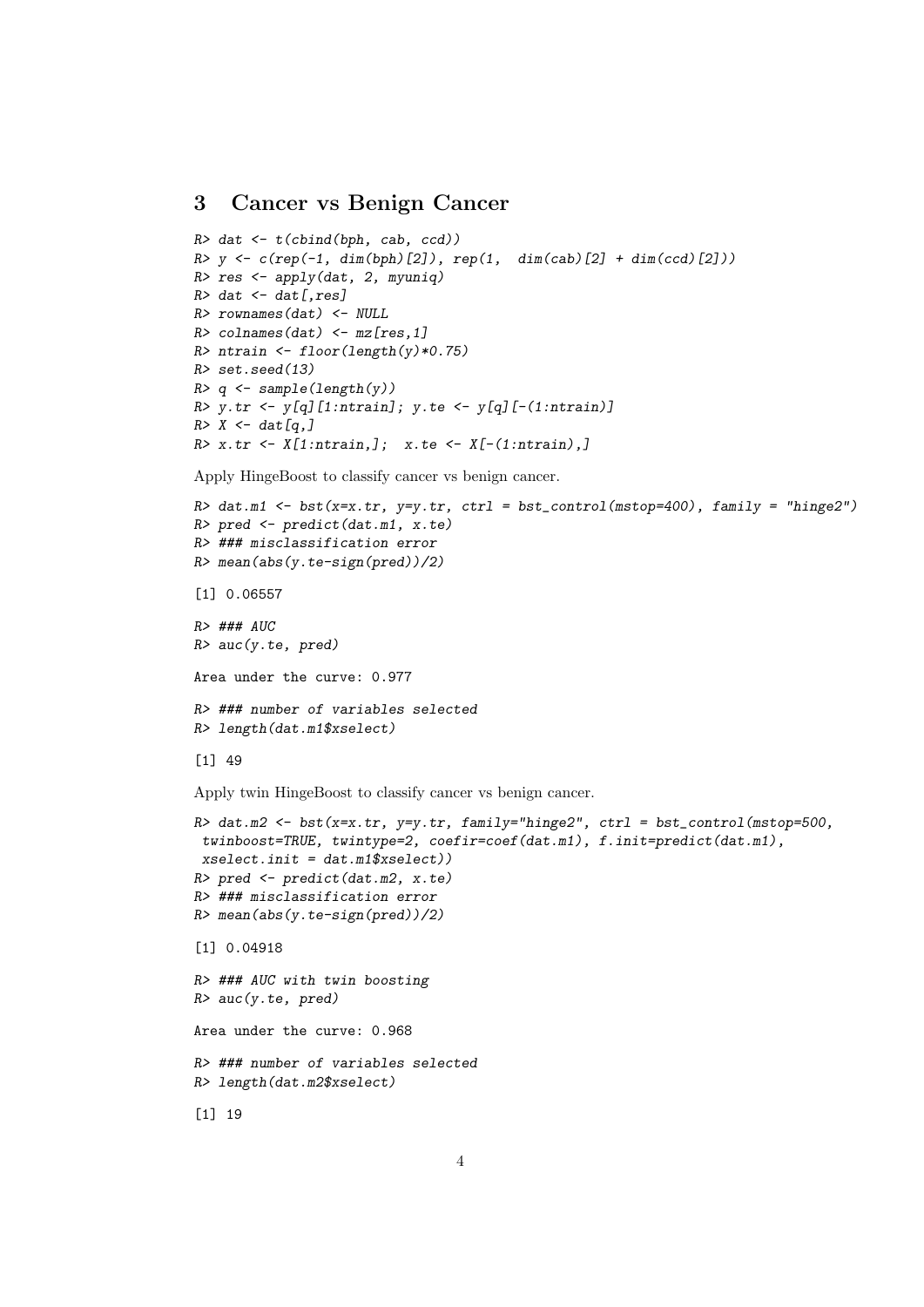## 4 Benign Cancer vs Healthy Men

```
R> dat \leftarrow t(cbind(bph, hm))
R > y \leftarrow c(rep(1, dim(bph)[2]), rep(-1, dim(hm)[2]))R> res <- apply(dat, 2, myuniq)
R> dat <- dat[, res]
R> rownames(dat) <- NULL
R> colnames(dat) <- mz[res,1]
R> ntrain <- floor(length(y)*0.75)
R> set.seed(13)
R > q \leftarrow sample(length(y))R> y.tr <- y[q][1:ntrain]; y.te <- y[q][-(1:ntrain)]R > X \leftarrow \text{dat}[q,]R > x.tr \leftarrow X[1:ntrain,]; x-te \leftarrow X[-(1:ntrain),]
```
Apply HingeBoost to classify benign cancer vs healthy men.

```
R> dat.m1 <- bst(x=x.tr, y=y.tr, ctrl = bst_control(mstop=400), family = "hinge2")
R> pred \leq predict(dat.m1, x.te)
R> ### misclassification error
R> mean(abs(y.te-sign(pred))/2)
[1] 0.05
```
R> ### AUC  $R$ > auc(y.te, pred) Area under the curve: 0.962 R> ### number of variables selected R> length(dat.m1\$xselect)

```
[1] 44
```
Apply twin HingeBoost to classify benign cancer vs healthy men.

```
R> dat.m2 <- bst(x=x.tr, y=y.tr, family="hinge2", ctrl = bst_control(mstop=500,
twinboost=TRUE, twintype=2, coefir=coef(dat.m1), f.init=predict(dat.m1),
xselect.init = dat.m1$xselect))
R> pred <- predict(dat.m2, x.te)
R> ### misclassification error
R> mean(abs(y.te-sign(pred))/2)
[1] 0.025
R> ### AUC with twin boosting
R> auc(y.te, pred)
Area under the curve: 0.99
R> ### number of variables selected
R> length(dat.m2$xselect)
[1] 18
```